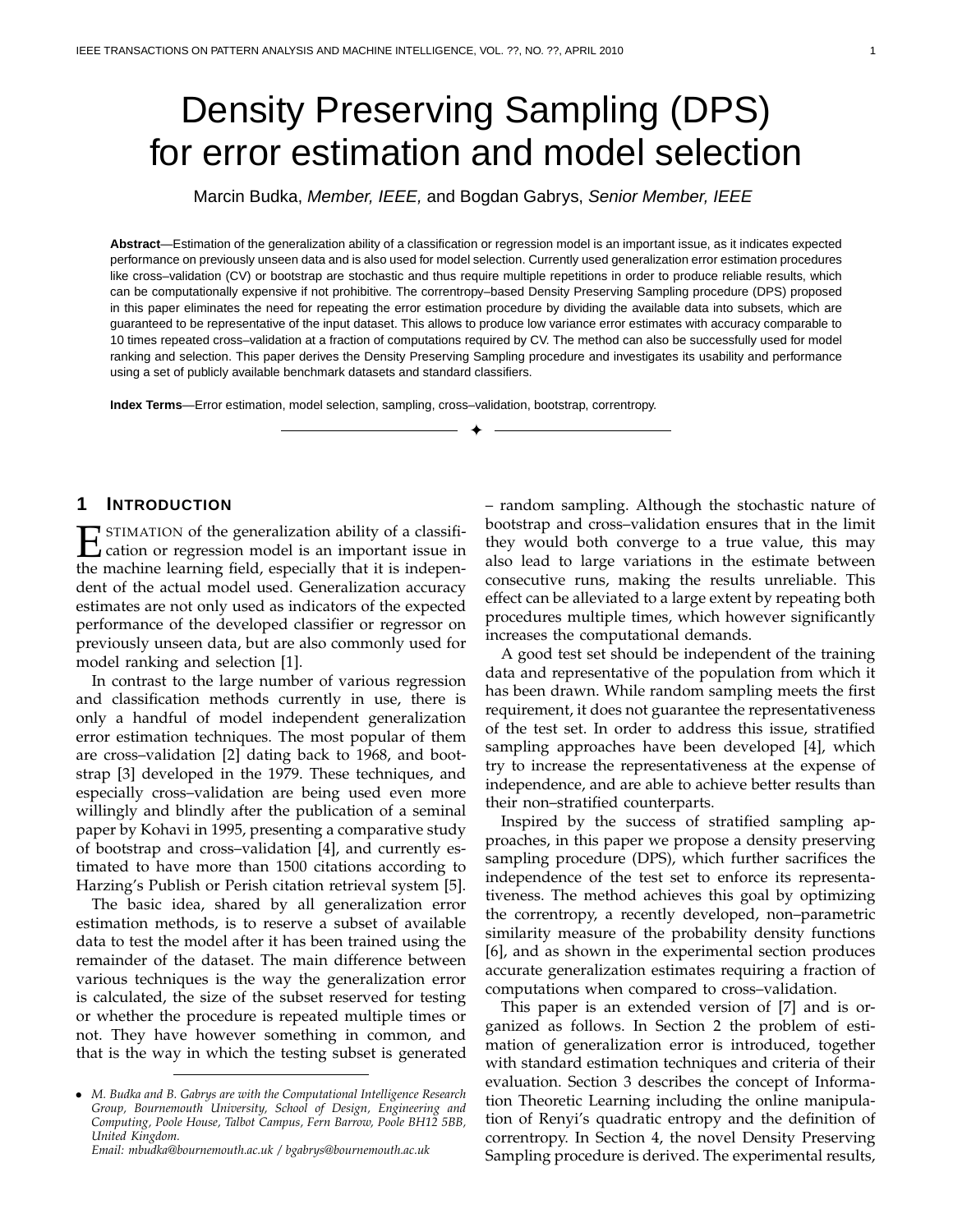including evaluation of DPS in terms of bias and variance as well as its usability for model selection are given in Section 5. Finally, the discussion and conclusions can be found in Sections 6 and 7 respectively.

# **2 GENERALIZATION ERROR ESTIMATION**

Generalization error is the error a predictive model will make on novel, previously unseen data, generated from the same distribution as the data used to develop the model [1]. Low generalization error is thus a sign of a good match between the model and the problem, and lack of overfitting [8].

It is impossible to obtain a closed form solution for calculation of the generalization error or even for calculation of tight bounds for the error, in all but the simplest cases [9]. The only practical solution is to estimate the generalization error from all available i.i.d. (independently and identically distributed) data samples by splitting them into training and validation sets [10]. For the error estimate to be meaningful both these datasets should be representative of the true distribution, so the way in which the data is split plays a crucial role.

# **2.1 Hold–out and random subsampling**

The simplest and the least computationally expensive way to estimate the generalization error is the hold– out method [11], in which the data is split randomly into two parts: the training set and the hold–out set, in a priori chosen proportions. The model is then trained using the training dataset and its error on the hold–out data becomes an estimate of the generalization error. The obvious drawback of the hold–out method is that unless both datasets are large enough (which is a vague term by itself), different estimates will be obtained from one run to another. A workaround, known as random subsampling [10], repeats the hold–out procedure multiple times and averages the results. This procedure however still has some disadvantages as it does not guarantee that all instances will at some point be used for training nor that none of the classes will be over/under–represented in the hold–out set [4]. In order to circumvent these issues, more advanced resampling techniques have been developed. Yet, the holdout method is still being used when dealing with large datasets, as in this case other techniques quickly become untractable. It is also sometimes assumed that more advanced resampling techniques are simply not needed for large amounts of data.

#### **2.2 Cross–validation**

Cross–validation is a widely used standard statistical technique for estimation of model generalization ability, applied with a great success to both classification and regression problems  $[8]$ ,  $[1]$ . In k-fold cross-validation the whole available dataset is first randomly divided into  $k$  approximately equal subsets. Each of these subsets or folds is then in turn put aside as validation data, a model is built using the remaining  $k-1$  subsets and tested using the validation subset. The estimate of the generalization error is then calculated as a mean value of all validation errors, while the standard deviation of the validation error can be used to approximate the confidence intervals of obtained error estimate. The whole procedure thus requires development of exactly  $k$  models. Since the results obtained in the setting described above are also likely to vary from one run to another, the procedure is usually repeated multiple times for various random splits and the results are averaged.

The most often used variants of cross–validation are:

- Leave–one–out cross–validation in which a single instance is used as a validation set each time. This produces unbiased error estimates but with high variance and can be computationally prohibitive for large datasets.
- Repeated 10–fold cross–validation, which often is a good compromise between speed and accuracy.
- Repeated 2–fold cross–validation, which is an approximation of the bootstrap method [11].

In order to improve the accuracy of the estimates obtained, a stratified cross–validation approach is used in practice, which samples the data in a way that approximates the percentage of each class in every fold [4]. For regression problems, stratified cross–validation produces folds with equal mean values of the target variable [10].

#### **2.3 Bootstrap**

Bootstrap is a second commonly used generalization error estimation procedure [8], [1], especially useful when dealing with small datasets [11]. Given an input dataset of size  $m$ , the method performs uniform sampling with replacement to produce a training set of the same size. The instances not picked during the sampling procedure form the test set. The probability of each instance ending up in the test set is thus given by:

$$
\left(1 - \frac{1}{m}\right)^m \approx e^{-1} \approx 0.368\tag{1}
$$

Due to the fact that the probability of each instance being picked for training is  $1 - 0.368 = 0.632$ , the method is also often called the '0.632 bootstrap' [11]. Since the error estimate obtained using test data only would be overly pessimistic (only about 63.2% of instances are used for training every time), the generalization error estimate is calculated using weighted test and training errors:

$$
error = \frac{1}{b} \sum_{i=1}^{b} (0.632 \times e_{test} + 0.368 \times e_{all})
$$
 (2)

where b is the number of bootstrap samples and  $e_{all}$  is the error on all samples from the original dataset. In general, the more times the whole process is repeated, the more accurate the estimate. A comprehensive comparative study of cross–validation and bootstrap has been described in [4].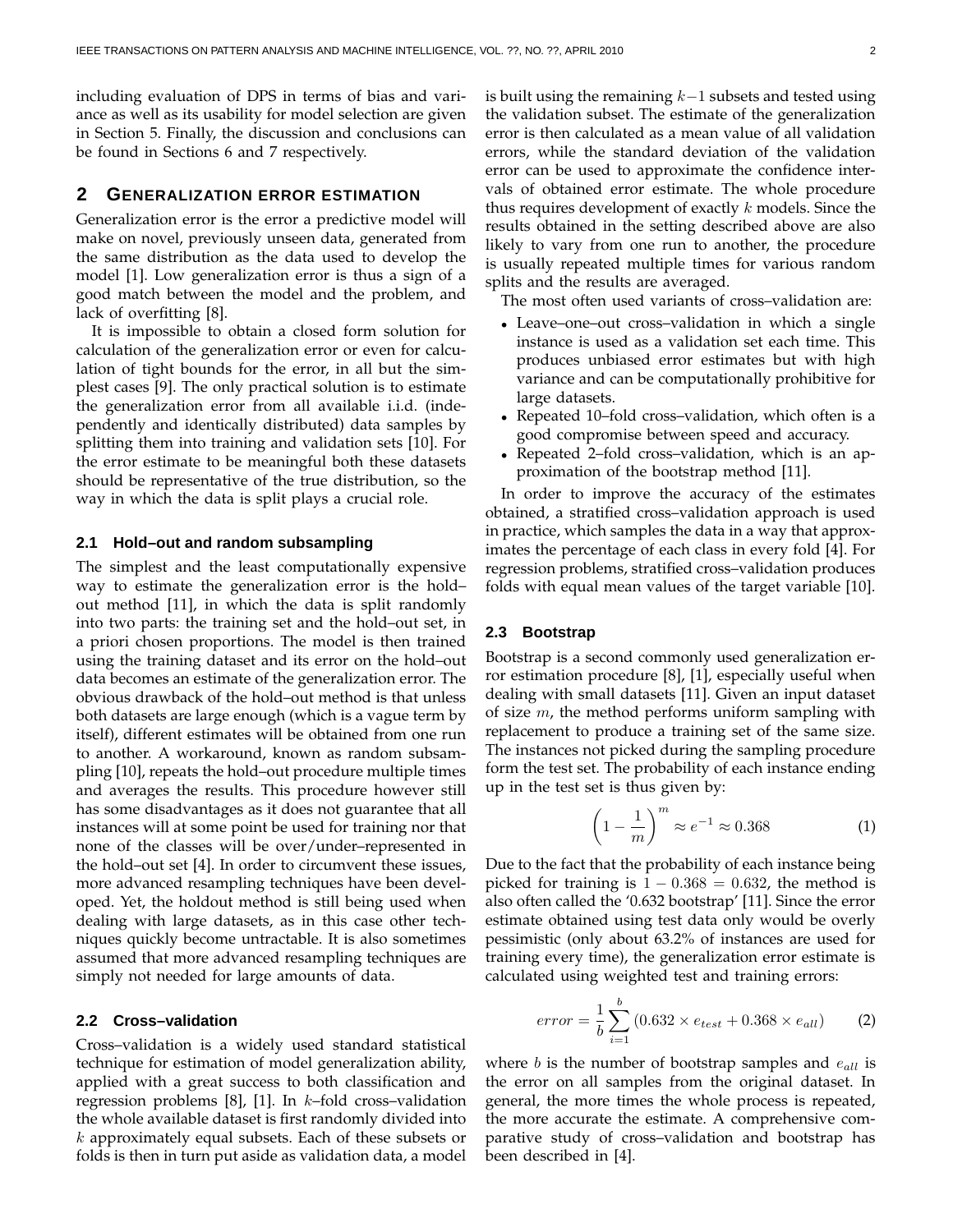# **2.4 Bias and variance of error estimation methods**

The bias of an error estimation method is the difference between the expected value of the error and the estimated value [4]. For an unbiased estimator, this difference is equal to zero. Bias can also be either positive or negative. In the former case, the estimate is said to be overly optimistic, as the estimated error is lower than the expected error. Negative bias on the other hand leads to overly pessimistic error estimates.

Low bias on its own does not guarantee good performance of the model. There is another important parameter – the variance, which measures the variability of the error estimate from one run to another. In the case of subsampling methods discussed in this paper, the variability is usually approximated by the expected standard deviation of a single accuracy estimation run [4]. A good generalization error estimator should thus have low bias and low variance. Unfortunately in practice it is usually difficult to achieve both at the same time, leading to so called bias–variance trade–off [8].

# **3 INFORMATION THEORETIC LEARNING (ITL)**

Information Theoretic Learning is a procedure of adapting the parameters of a learning machine using information theoretic criterion [12]. The goal of learning can be stated as exploration and exploitation of redundancies from a single or multiple sources of information the learning machine is exposed to. This shifts the problem towards quantification and manipulation of redundancy, which thus makes Shannon's information theory the ultimate framework of machine learning [13].

Application of the information theory to learning problems is however not straightforward. The main issue is the omnipresent 'learning from exemplars' paradigm, while the information theory in its traditional form is only able to deal with probability density functions given in an analytic form [13]. Although it is possible to use numerical approximation, it quickly becomes intractable as the dimensionality of the input space grows [12]. Information Theoretic Learning framework should thus allow for both non–parametric estimation and manipulation of entropy and various divergence measures, enabling training of both linear and nonlinear mappers by transferring as much information as possible from the training data into parameters of the system [13].

#### **3.1 Renyi's quadratic entropy**

Entropy is a measure of the uncertainty associated with a random variable. It quantifies the average information content that is missing due to the unknown value of the variable and is the main criterion used in ITL approaches. The higher the entropy, the more information can be gained by discovering the value of the variable.

Denoting by  $p(y)$  the probability density function of y, Shannon's differential entropy is given by:

$$
H_S(y) = \int p(y) \log \frac{1}{p(y)} dy = -\int p(y) \log p(y) dy \quad (3)
$$

Calculation of Shannon's entropy requires the density function to be given in an analytic form. There are however other definitions of entropy that can be used in the ITL framework and Renyi's entropy is one of them. The definition of Renyi's entropy of order  $\alpha$  for a continuous random variable is given by:

$$
H_{R_{\alpha}}(y) = \frac{1}{1 - \alpha} \log \int p(y)^{\alpha} dy \tag{4}
$$

Renyi's entropy involves calculation of the integral of the power of PDF rather than integral of the logarithm as in the case of Shannon's counterpart, which is much easier to estimate [13]. Moreover, Shannon's entropy is the limiting case of Renyi's entropy when  $\alpha \rightarrow 1$ . For practical applications the choice of  $\alpha = 2$  is a good compromise between robustness and computational complexity  $(O(n^2))$  [13], which leads to the definition of Renyi's quadratic entropy:

$$
H_{R_2} = -\log \int p(y)^2 dy \tag{5}
$$

The most important property of Renyi's entropy from the point of view of ITL is that the extrema of  $H<sub>S</sub>$  and  $H_R$  overlap [12], so both definitions are equivalent for the purpose of entropy optimization.

The above criterion is however still useless without a good estimate of the probability density function, which fortunately can be obtained and efficiently integrated into (5) by using the Parzen window density estimator [1]. Denoting by  $G(y, \sigma^2 I)$  a spherical Gaussian kernel centered at y with a diagonal covariance matrix  $\sigma^2 I$ , the PDF can be estimated as follows:

$$
p(y) = \frac{1}{N} \sum_{i=1}^{N} G(y - y_i, \sigma^2 I)
$$
 (6)

Substituting (6) into (5) and using the convolution property of the Gaussian kernel yields:

$$
H_{R_2}(y) = -\log \int p(y)^2 \, dy = -\log V(y) \tag{7}
$$

$$
V(y) = \frac{1}{N^2} \sum_{i=1}^{N} \sum_{j=1}^{N} \int G(z - y_i, \sigma^2 I) G(z - y_j, \sigma^2 I) dz
$$
  
= 
$$
\frac{1}{N^2} \sum_{i=1}^{N} \sum_{j=1}^{N} G(y_i - y_j, 2\sigma^2 I)
$$
 (8)

Renyi's entropy of order  $\alpha$  calculates the interactions between  $\alpha$ -tuplets of samples, so the higher the value of  $\alpha$ , the more information about the structure of the dataset can be extracted [13] but the computational complexity –  $O(n^{\alpha})$  – quickly becomes prohibitive.

If some imaginary particles were placed on top of each data sample a potential field would be created, since  $G(y_i - y_j, 2\sigma^2 I)$  is always positive and decays exponentially with the square of the distance between  $y_i$  and  $y_j$  [12]. The samples can thus be referred to as Information Particles while  $V(y)$ , which is an averaged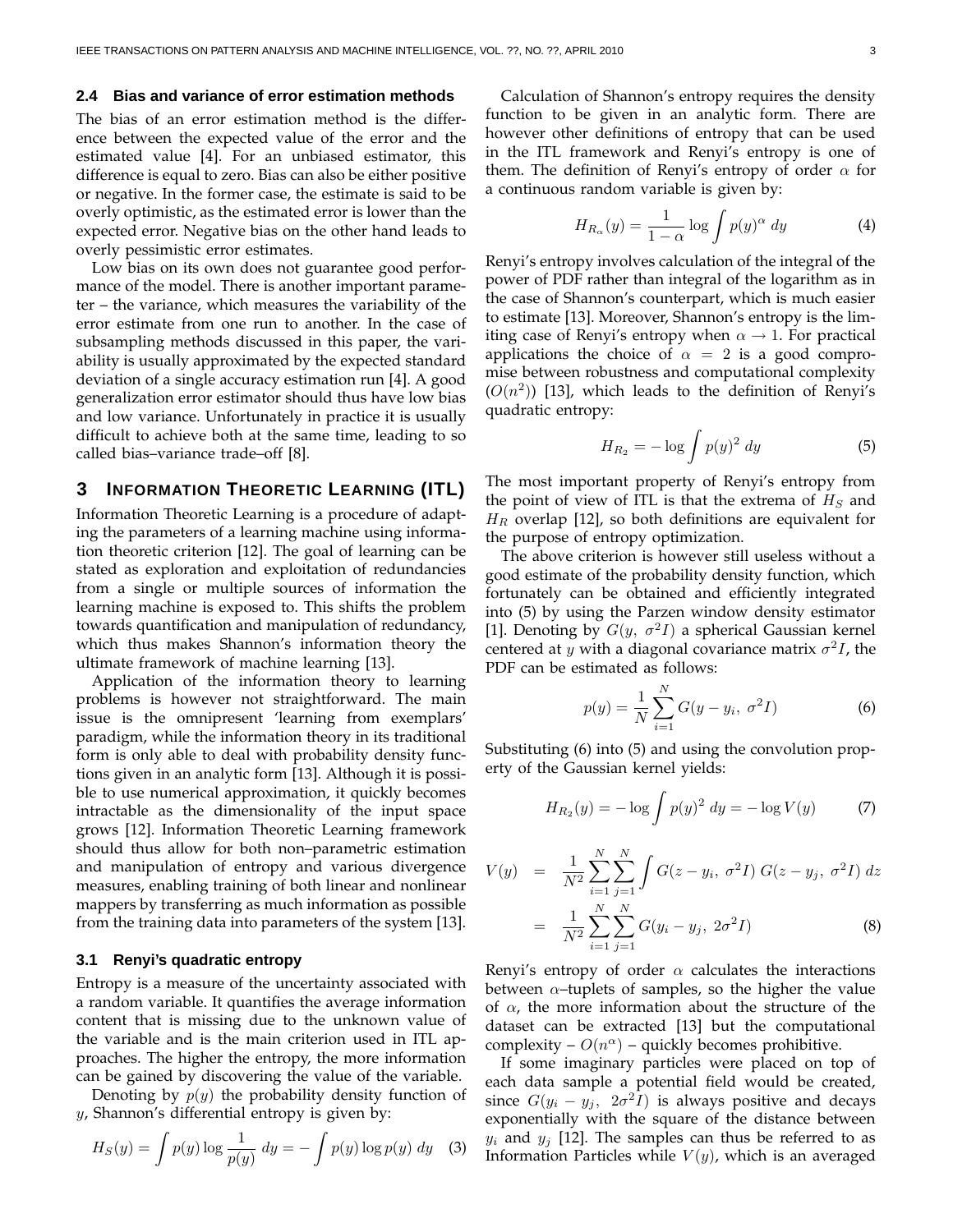sum of all pairs of interactions and represents the total potential energy of the dataset – Information Potential. By analogy to classical physics the gradient of potential energy is a force, which would drag the particles to a state with minimum potential if they were free to move. This behaviour can be used for training of adaptive systems with forces taking the place of the injected error and used for adjusting parameters of the model [13].

#### **3.2 Auto– and cross–correntropy**

A Generalized Correlation Function (GCF) for a stochastic process  $x_t$  has been defined in [14] as:

$$
V_X(t_1, t_2) = E[\phi(x_{t_1}), \phi(x_{t_2})] = E[k(x_{t_1}, x_{t_2})] \tag{9}
$$

where E stands for the expected value,  $\phi$  denotes some kernel induced transformation and  $k$  is a kernel function, assumed to be Gaussian from now on. It has been proven, that the GCF estimator not only conveys information about autocorrelation but also about the structure of the dataset, as its mean value for non– zero lags converges asymptotically to the estimate of the Information Potential calculated using Renyi's quadratic entropy [14]. For this reason the function has been named auto–correntropy and is a preferred choice over traditional methods also due to taking advantage of all even moments of the PDF.

The idea of auto–correntropy has been further developed in [6] for a general case of two arbitrary random variables. The new measure, named cross–correntropy (or correntropy) is defined for variables  $X$  and  $Y$  as:

$$
V_{XY}(X,Y) = E[\phi(X), \phi(Y)] = E[k(X,Y)] \tag{10}
$$

The correntropy can be used as a measure of similarity between  $X$  and  $Y$  but only in the neighbourhood of the joint space. This results from the restriction of Gaussian kernels, which have high values only along the  $x \approx y$ line with exponential fall off otherwise. The size of this neighbourhood is therefore controlled by the kernel width parameter  $\sigma$ . As a result, correntropy can also be defined as the integral of the joint probability density along the line  $x = y$ :

$$
V_{XY}(X,Y) \approx \int p(x,y) \mid_{x=y=u} du \tag{11}
$$

The joint PDF can be estimated from the data using the Parzen window method:

$$
p(x, y) \approx \frac{1}{N} \sum_{i=1}^{N} G(x - x_i, \sigma^2 I) G(y - y_i, \sigma^2 I)
$$
 (12)

By integrating the above along the  $x = y$  line and using the convolution property of Gaussian functions again, the estimate of correntropy is finally obtained as:

$$
V_{XY}(X,Y) \approx \frac{1}{N} \sum_{i=1}^{N} G(x_i - y_i, 2\sigma^2 I)
$$
 (13)

The correntropy can thus be regarded as the PDF of equality of two variables in the neighbourhood of the joint space, of the size determined by the kernel width parameter  $\sigma$  [6], [15]. The measure has many interesting properties and one of them is that for independent X and  $Y$  it can be approximated by the Information Potential formula similar to (7) and named Cross Information Potential [15]. Correntropy has been successfully used as a localized, outlier–resistant similarity measure for many supervised learning applications [16], [15], [17], [18].

# **4 DENSITY PRESERVING SAMPLING (DPS) PROCEDURE**

Both cross–validation and bootstrap, described in sections 2.2 and 2.3 are stochastic methods. The immediate consequence is that the results can vary a lot from one run to another and there is no guarantee that the datasets obtained by splitting the original data are representative, which is a necessary condition for obtaining accurate error estimates. For this reason, in order to obtain reliable results, averaging over multiple iterations is required. In general, the more times the procedure is repeated the better, as in the limit both methods will converge to the true error values. For  $k$ -fold cross–validation using m−element dataset this could mean averaging over all  $\binom{m}{m/k}$  possibilities of choosing  $m/k$  instances out of m (the so called 'complete cross–validation' [4]), which quickly becomes untractable. There is however another, often overlooked possibility – intelligent sampling aiming at producing only representative splits.

From statistics, a random sample is considered representative if its characteristics reflect those of the population from which it is drawn [19]. Since these characteristics are reflected by the probability density function, the more similar the distribution of the sample to the distribution of the population, the more representative this sample is. The correntropy described in section 3.2 can be used to measure the similarity between two distributions and thus to measure the 'representativeness' of the sample. Moreover, it is also possible to use correntropy as an optimization criterion, guiding the sampling process in order to split a given dataset into two or more maximally representative subsets.

# **4.1 Estimation of correntropy for unsorted datasets with different cardinalities**

Equation 13 defines correntropy between two random variables or datasets  $X$  and  $Y$  as the value of a Gaussian kernel centered at  $(x_i - y_i)$  averaged over all N instance pairs. There are thus three requirements for calculation of correntropy to be possible: the datasets (1) must be ordered, (2) must have the same dimensionality and (3) must have the same number of objects. While the second requirement is irrelevant for sampling, as each subset of objects necessarily needs to have the same dimensionality as the set from which it has been selected, the remaining two requirements may pose a problem.

For some applications like e.g. supervised learning, all the above requirements are met automatically – if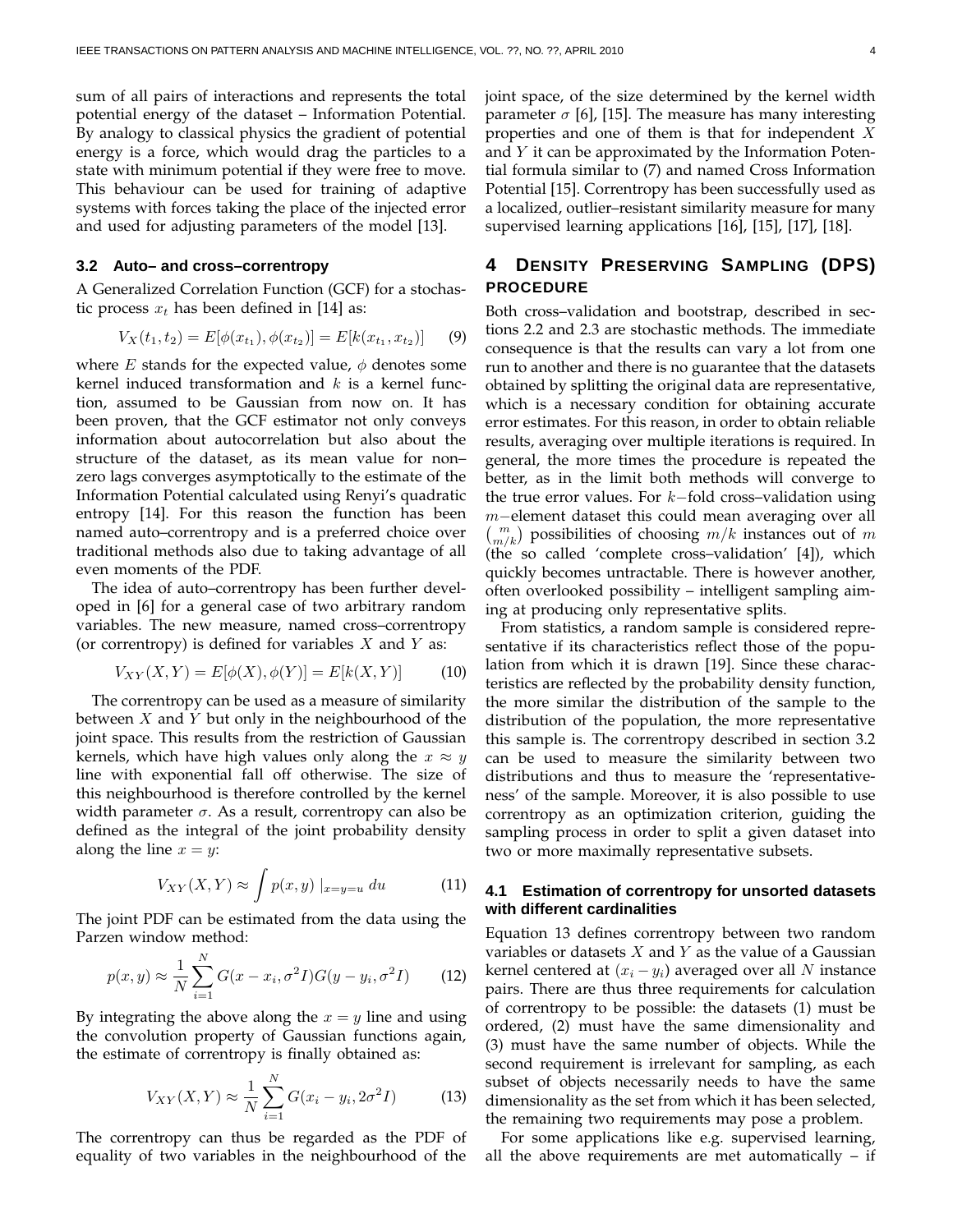$X$  denotes the output of a mapper and Y denotes the target value,  $|X| = |Y|$  and  $x_i$  is the prediction of  $y_i$ . In sampling however in general one cannot expect the instances to be ordered, which means that it is not obvious on the difference of which instances to center the Gaussians. Moreover, the datasets may have different cardinalities e.g. when one wants to calculate the correntropy between the original dataset and its subset.

To address the ordering issue the following approach is adapted. For every instance  $x_i, i \in (1..N)$ , the Gaussian is centred at  $(x_i - y_j)$ , such that:

$$
j = \underset{j}{\text{argmin}} \parallel x_i - y_j \parallel, j \in (1..N) \tag{14}
$$

where  $\|\cdot\|$  denotes the Euclidean norm. In other words  $y_j$  is selected to be as close to  $x_i$  as possible. Both  $x_i$  and  $y_j$  are then removed from their respective sets and the procedure is repeated until all instances are exhausted. The generalized, instance ordering insensitive formula for calculation of correntropy thus becomes:

$$
V_{XY}(X,Y) \approx \frac{1}{N} \sum_{i=1}^{N} G(x_i - y_j, 2\sigma^2 I)
$$
  
\n $j = \underset{j}{\text{argmin}} ||x_i - y_j||, \quad j \in J_{avail}$  (15)

where the set  $J_{avail}$  contains indices of y which haven't yet been used, to ensure that each  $y_k$  is used only once.

When the datasets have different cardinalities, that is without loss of generality if  $N_X > N_Y$ , the approach outlined above will terminate after  $N_Y$  instances are processed. To avoid this, a new dataset  $Y_N$  is created by duplicating the original Y dataset  $\lceil N_X/N_Y \rceil$  times. Correntropy is then calculated between  $X$  and  $Y_N$  and the calculation will terminate after exactly  $N_X$  steps.

For the correntropy values to be more comparable for different experiments, we scale  $V_{XY}(X, Y)$  to fit into the 0..1 range, by dividing each  $G(x_i - y_j, 2\sigma^2 I)$  in the sum in Equation 15 by  $G(0, 2\sigma^2 I)$ . Every correntropy value given in the rest of this paper has been scaled. Note however, that the correntropies should be compared with caution as their absolute difference can be made almost arbitrarily large by manipulating the Parzen window width parameter  $\sigma$ . For this reason the correntropy values given should be seen as ranks of various models/solutions on an ordinal scale.

#### **4.2 Correntropy based sampling procedure**

In this section we propose a correntropy–based, hierarchical, binary density preserving splitting procedure. The correntropy given by Equation 13 is a function differentiable with respect to both  $x_i$  and  $y_i$ , which unfortunately is not the case for the generalized function given by Equation 15. Moreover, none of them is differentiable with respect to the indices  $i$  and  $j$ , which are the only variables that can be manipulated within the splitting process. Gradient driven optimization procedure is thus not straightforward hence we have reverted to a greedy, locally optimal approach.

Since correntropy is being estimated by a scaled sum of Gaussians, it reaches a maximum when all components of the sum reach their maximal values. In case of a single Gaussian function, the maximum is reached at 0 and since the function is piecewise monotonic and symmetric, the closer  $x_i$  and  $y_j$  are in Equation 15, the higher  $V_{XY}(X, Y)$  will be. This immediately suggests an iterative, binary splitting procedure of a dataset  $Z$ into datasets  $X$  and  $Y$ , which at each step selects two instances  $z_i$  and  $z_j$  so that:

$$
i, j = \underset{i,j}{\text{argmin}} \parallel z_i - z_j \parallel \tag{16}
$$

and then adds them to the sets  $X$  and  $Y$ , so that  $X = X \cup z_i$  and  $Y = Y \cup z_j$  or the other way round, removing them from dataset  $Z$  at the same time. The above procedure aims at directly maximizing  $V_{XY}(X, Y)$ , that is the correntropy between the two new datasets. Due to the way correntropy is calculated for sets with various cardinalities however, it also indirectly maximizes  $V_{XZ}(X, Z)$  and  $V_{YZ}(Y, Z)$ . As a result, newly obtained datasets are splits with distributions maximally similar to each other and to the distributions of the original dataset. To obtain more than 2 splits, the procedure can be repeated by splitting datasets  $X$  and  $Y$  again, which will produce 4 splits and so on. The total number of splits is thus always a power of 2.

The instances  $z_i$  and  $z_j$  can be added to the sets X and Y arbitrarily or not. In our approach we have devised a procedure in which the two objects are distributed in a way that maximizes the average coverage of the input space by both splits. Denoting by  $d_{kV}$  the average Euclidean distance between instance  $z_k$  and all instances in set  $V$ , the rules are:

$$
d_{iX} + d_{jY} \ge d_{jX} + d_{iY} \Rightarrow X = X \cup z_i, Y = Y \cup z_j
$$
 (17)  

$$
d_{iX} + d_{jY} < d_{jX} + d_{iY} \Rightarrow X = X \cup z_j, Y = Y \cup z_i
$$
 (18)

For classification problems, the splitting procedure can be executed in either supervised or unsupervised mode. In the former case, the algorithm takes advantage of the class labels supplied with the data by considering each class in turn and in separation from the rest. In other words the dataset is being split class by class. We refer to this approach as DPS–S. In the unsupervised mode, the class labels are ignored, so the procedure is purely density–driven and has been called DPS–U. Similar remark applies to estimation of correntropy, which can also be calculated in a class–wise (supervised) or class–less (unsupervised) mode.

In current implementation, if the classes are too small to be divided into a given number of subsets, DPS–S automatically falls–back to DPS–U. Since the splitting procedure is hierarchical, every dataset can be divided using the supervised approach up to some point, after which the unsupervised procedure will take over. Note, that this a different behavior than described in [7], where for the sake of experiments classes with less than 16 objects been dropped from the datasets.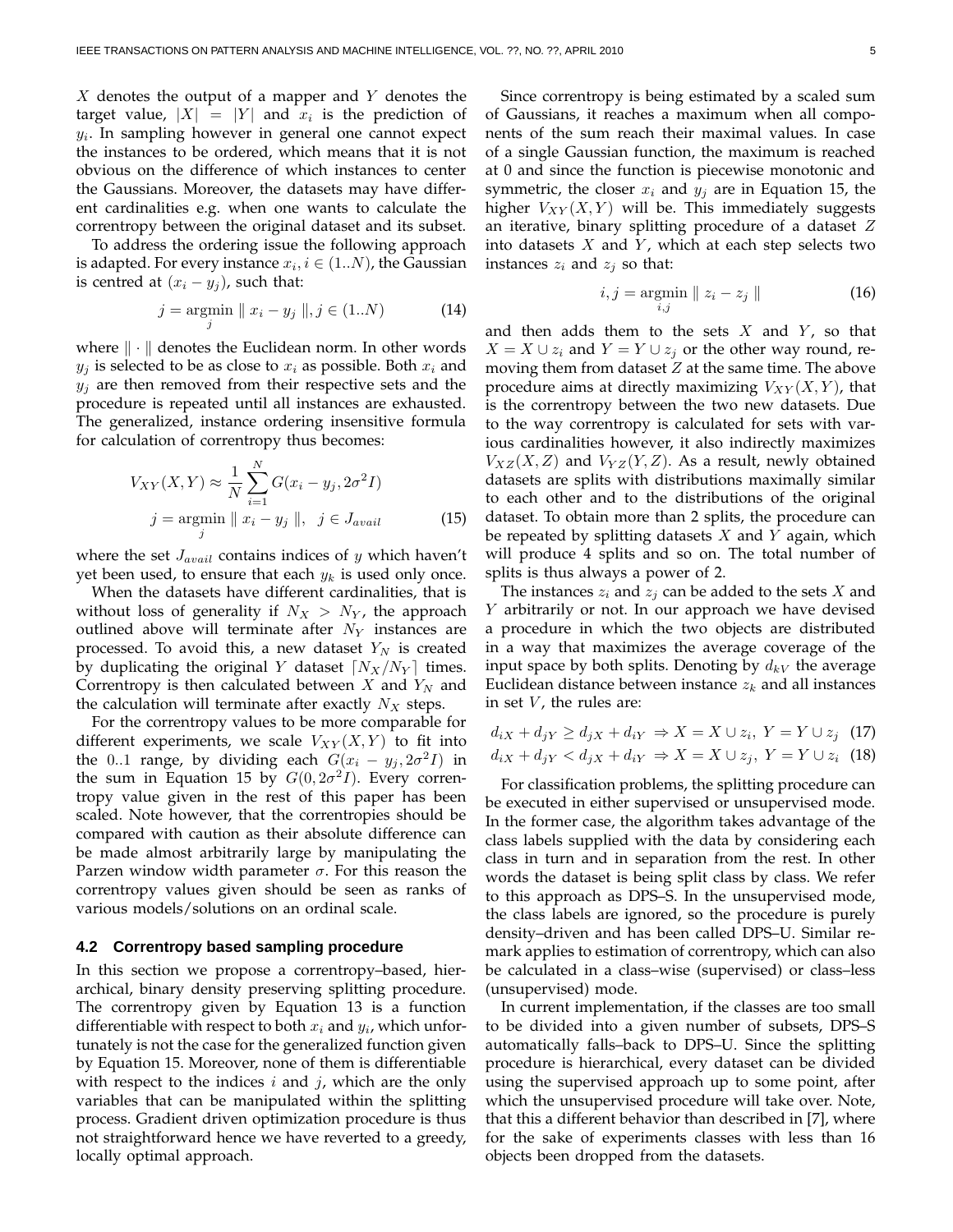The computational complexity of the DPS approach is of the order  $O(N^2/2)$  in the unsupervised case, as the most time consuming operation is calculation of pairwise distances between all  $N$  instances in a form of a symmetric distance matrix. For supervised DPS, the complexity is of order  $O(\sum_i N_i^2/2)$ , where  $N_i$  is the cardinality of the  $i^{th}$  class. This is however negligible when compared to the complexity of most training algorithms.

# **5 EXPERIMENTS**

The experiments have been conducted on 27 publicly available datasets using a total of 16 different classifiers. The datasets used come from the UCI Machine Learning Repository [20], the ELENA database [21] and the PRTools Pattern Recognition Toolbox for MATLAB [22]. The details of datasets are given in Table 1. The star symbol in the '#obj/attr' column denotes the number of instances actually used in the experiment, sampled randomly from the whole, much bigger dataset in order to keep the experiments computationally tractable. The classifiers used are implemented within the PRTools toolbox and their list is given in Table 2.

The experiments were designed to (a) compare the error estimation accuracy of cross–validation (CV) and density preserving sampling approaches (DPS), (b) test the stability of both error estimators, (c) test applicability of DPS to the classifier selection process, (d) check, if it is possible to reliably estimate the generalization error using a single DPS fold only, thus reducing the computational requirements by another order of magnitude, and (e) examine the behavior of DPS in the context of ensemble models, in comparison to cross–training.

We have followed a similar approach to that outlined in [4]. For each dataset a stratified random subsampling procedure has been repeated 100 times, resulting in 100 random divisions of the dataset into a training part  $(2/3)$ and independent test data  $(1/3)$ . The training part was then used to estimate the generalization error using CV and DPS for each classifier, while the independent test part has been used to calculate the 'true' generalization error, once again for each classifier in turn. The true generalization error then served to calculate the bias of each estimate, while the generalization error estimates of a single estimation run have been used to calculate the variance. Finally, the results have been averaged over all 100 runs of the random subsampling procedure.

The CV estimate has been calculated within a 10 times repeated 8–fold cross–validation scheme. We provide the average results for all 10 iterations as well as the result of the best and worst single run in terms of bias/variance to emphasize how wrong the things can go with CV.

Three 8–fold DPS estimates are also given – DPS–S (using class label information), DPS–U (ignoring class label information) and DPS–SU (averaged over the two<sup>1</sup>).

TABLE 1 Dataset details

| abbr | name                      | source         | #obj/attr  | #class         |
|------|---------------------------|----------------|------------|----------------|
| azi  | Azizah dataset            | <b>PRTools</b> | 291/8      | 20             |
| bio  | Biomedical diagnosis      | PRTools        | 194/5      | 2              |
| can  | Breast cancer Wisconsin   | UCI            | 569/30     | $\overline{2}$ |
| cba  | Chromosome bands          | PRTools        | 1000*/30   | 24             |
| chr  | Chromosome                | PRTools        | 1143/8     | 24             |
| clo  | Clouds                    | <b>ELENA</b>   | $1000*/2$  | $\overline{2}$ |
| cnc  | Concentric                | <b>ELENA</b>   | $1000*/2$  | 22222623       |
| cnt  | Cone-torus                | [23]           | 800/3      |                |
| dia  | Pima Indians diabetes     | UCI            | 768/8      |                |
| ga2  | Gaussians 2d              | <b>ELENA</b>   | $1000*/2$  |                |
| ga4  | Gaussians 4d              | <b>ELENA</b>   | $1000*/4$  |                |
| ga8  | Gaussians 8d              | <b>ELENA</b>   | $1000*/8$  |                |
| gla  | Glass identification data | UCI            | 214/10     |                |
| ion  | Ionosphere radar data     | UCI            | 351/34     |                |
| iri  | Iris dataset              | UCI            | 150/4      |                |
| let  | Letter images             | UCI            | $1000*/16$ | 26             |
| liv  | Liver disorder            | UCI            | 345/6      | $\frac{2}{2}$  |
| pho  | Phoneme speech            | <b>ELENA</b>   | $1000*/5$  |                |
| sat  | Satellite images          | UCI            | $1000*/36$ | $\frac{6}{7}$  |
| seg  | Image segmentation        | UCI            | 1000*/19   |                |
| shu  | Shuttle                   | UCI            | $1000*/9$  | 7              |
| son  | Sonar signal database     | UCI            | 208/60     | $\frac{2}{2}$  |
| syn  | Synth-mat                 | $[24]$         | 1250/2     |                |
| tex  | Texture                   | <b>ELENA</b>   | $1000*/40$ | 11             |
| thy  | Thyroid gland data        | UCI            | 215/5      | 3              |
| veh  | Vehicle silhouettes       | <b>UCI</b>     | 846/18     | $\overline{4}$ |
| win  | Wine recognition data     | UCI            | 178/13     | 3              |

TABLE 2 Classifier list

| name    | description                                     |
|---------|-------------------------------------------------|
| fisherc | Fisher's Linear Classifier                      |
| ldc     | Linear Bayes Normal Classifier                  |
| loglc   | Logistic Linear Classifier                      |
| nmc     | Nearest Mean Classifier                         |
| nmsc    | Nearest Mean Scaled Classifier                  |
| quadrc  | Quadratic Discriminant Classifier               |
| qdc     | Quadratic Bayes Normal Classifier               |
| udc     | Uncorrelated Quadratic Bayes Normal Classifier  |
| klldc   | Linear Classifier using KL expansion            |
| pcldc   | Linear Classifier using PC expansion            |
| knnc    | K-Nearest Neighbor Classifier                   |
| parzenc | Parzen Density Based Classifier                 |
| treec   | Decision Tree Classifier                        |
| naivebc | Naive Bayes Classifier                          |
| nusvc   | Support Vector Classifier with linear kernels   |
| rbnc    | Radial Basis Function Neural Network Classifier |

#### **5.1 Toy problems**

The analysis starts with two synthetic datasets first used in [23] and [24]. The datasets have been chosen as they are both two–dimensional, which allows for visualisation of the results and have been extensively used in our previous studies due to their well known properties.

#### 5.1.1 Cone–torus dataset

Cone–torus is a synthetic 2 dimensional dataset consisting of 3 classes, with data points generated from 3 differently shaped distributions: a cone, half a torus, and a normal distribution. A scatter plot of the dataset is given in Figure 1(a). Figure 2 depicts scatter plots of 8 DPS–S folds, while in Figure 3, 8 CV folds generated

<sup>1.</sup> The averaging method used here is different than the one used in [7]. Namely we are now averaging the errors of classifiers trained on DPS–S and DPS–U folds rather than combining their outputs.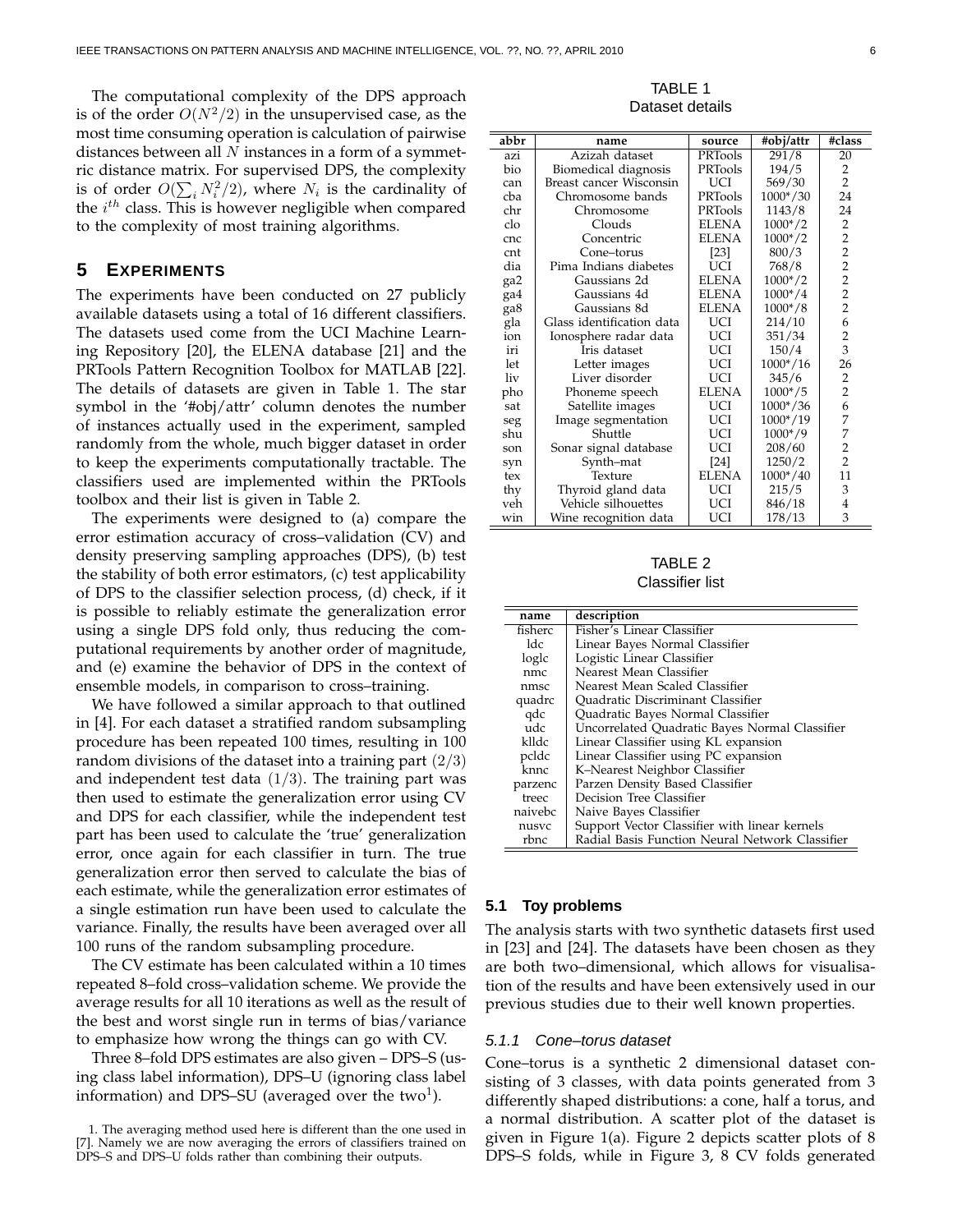

Fig. 1. Synthetic datasets



Fig. 2. Cone–torus – scatter plots of 8 DPS–S folds

during a single random run are given. Note, that in case of DPS, the classes tend to preserve their shapes – the half torus for example is clearly visible in 7 out of 8 folds, while for CV only in 4 or 5. This is also well reflected by the mean value of correntropy between all 8 folds and the original dataset, which is 0.81 for DPS and 0.71 for CV averaged over 10 runs ( $\sigma = 0.12$ ).

The decision boundaries for the qdc classifier trained on each of 8 folds in turn, superimposed on the original dataset have been given in Figure 4. The black solid line represents the boundaries of a classifier trained using the DPS–S folds, while the blue dotted line shows the boundaries for a single CV run. Notice, that for DPS the decision boundaries generally do not change their shape from one fold to another, as opposed to CV, where the boundaries seem very unstable and can change radically.

#### 5.1.2 Synth–mat dataset

The Synth–mat dataset is a 2 dimensional mixture of 4 normal distributions and has been presented in Figure 1(b). Both classes have bimodal distribution – there are two Gaussians in each of them. The mean value of correntropy between all 8 folds and the original dataset is 0.75 for DPS and 0.66 for CV averaged over 10 runs  $(\sigma = 0.12)$ . Since the scatter plots of all DPS and CV folds were already presented for the Cone–torus dataset and not much changes here, only the decision boundaries of a classifier trained as previously have been given in Figure



Fig. 3. Cone–torus – scatter plots of 8 CV folds



Fig. 4. Cone–torus – decision boundaries for qdc trained on DPS–S (solid line) and CV (dotted line) folds



Fig. 5. Synth–mat – decision boundaries for qdc trained on DPS–S (solid line) and CV (dotted line) folds

5. Once again the boundaries appear stable for DPS and differ a lot from one CV fold to another.

# **5.2 Benchmark datasets**

#### 5.2.1 Correntropy

Figure 6 presents the values of averaged correntropy between the original dataset and 8 folds generated using DPS and CV, for all 27 datasets used in the experiment. Note, that although the correntropy has been normalized to the  $0 \div 1$  range, according to our earlier argument the values represent an ordinal scale. Also, the Gaussian kernel width used for each dataset has been chosen to optimize the correlation between bias and correntropy, as described in Section 5.2.5.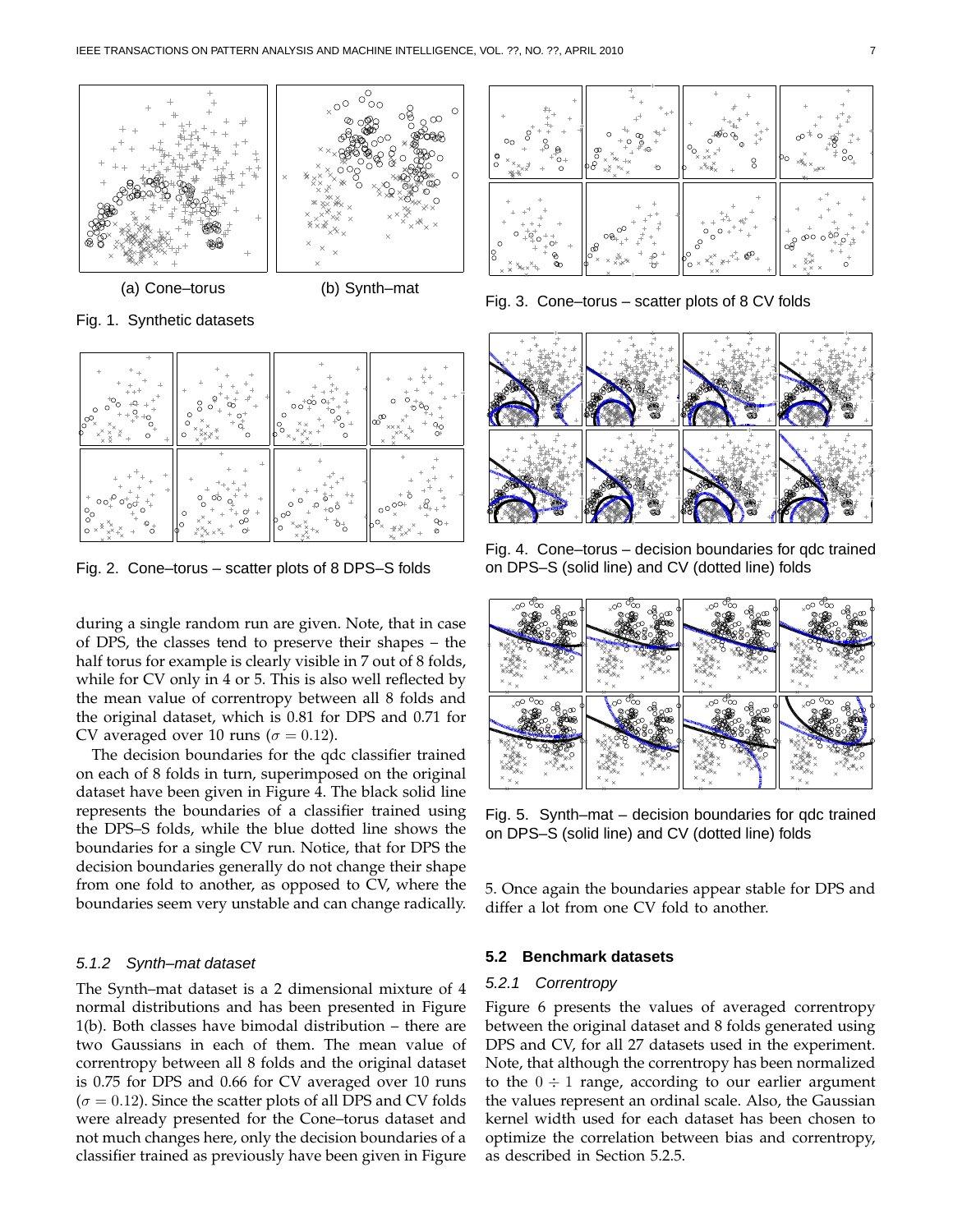

Fig. 6. Mean correntropy between each fold and the original dataset



Fig. 7. Mean between–fold correntropy

The correntropy between the DPS folds and the original dataset is always higher than in the case of the CV folds, regardless of the number of folds (8 or 16). This is not surprising since the DPS splits have been obtained by maximization of correntropy. The picture is very similar for the between–fold correntropy depicted in Figure 7, where DPS is again an unquestionable leader.

# 5.2.2 Bias

The mean absolute bias for both DPS and CV can be seen in Figures 8 and 9. The DPS approach has a bias comparable to the mean CV result, with slight advantage of the latter for roughly half of the datasets. Note however, that the DPS estimates are never as biased as the worst– case CV scenario, yet the result has been achieved with 10 times less computations.

A summary of the results can be found in Table 3, where a mean value and standard deviation of bias (and variance) across all datasets and classifiers for each error estimation method has been given. Both DPS–U and DPS–S have on average the same bias with a tiny difference in its standard deviation. DPS–SU on the other

hand comes very close to the repeated cross–validation, which is a result of combining both supervised and unsupervised methods. Note, that this combination does not require additional computations in order to obtain the splits, as all pairwise within–class distances form a subset of all pairwise distances for the whole dataset, which are calculated anyway by the unsupervised DPS. All DPS approaches also have mean bias and standard deviation lower than the worst–case CV scenario.

#### 5.2.3 Variance

The variance of error estimates can be seen in Figure 10 (averaged over all classifiers) and Figure 11 (averaged over all datasets). Out of all three DPS approaches, once again DPS–SU demonstrates the best performance with average variance lower by 0.0130 than the best–case CV scenario (Table 3), while DPS–S performs at the level best–case CV and DPS–U still outperforms 10 times repeated cross–validation. Note, that both in terms of variance, DPS–S outperforms DPS–U and is additionally computationally cheaper (see Section 4.2). As a result good error estimation can be achieved with roughly 10%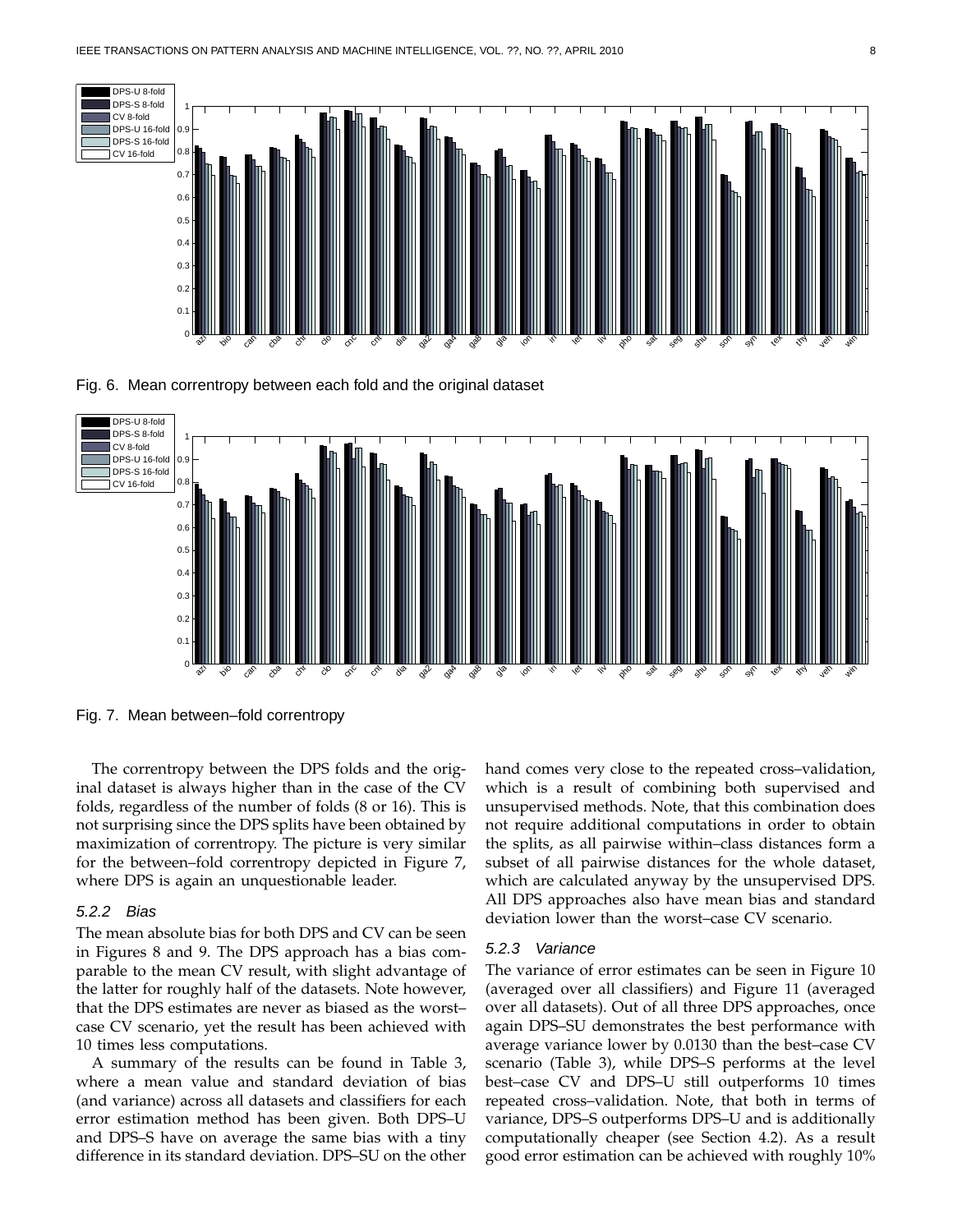

Fig. 8. Mean absolute bias (averaged over all classifiers)



Fig. 9. Mean absolute bias (averaged over all datasets)



Fig. 10. Standard deviation of error estimate (averaged over all classifiers)

of computations required by 10 times repeated CV. For best results however one should resort to DPS–SU, which seems to stabilize the error estimates but requires about 20% of the computational time of CV.

# 5.2.4 Classifier selection

Selection of a single best model from a group of available models is an important problem in machine learning.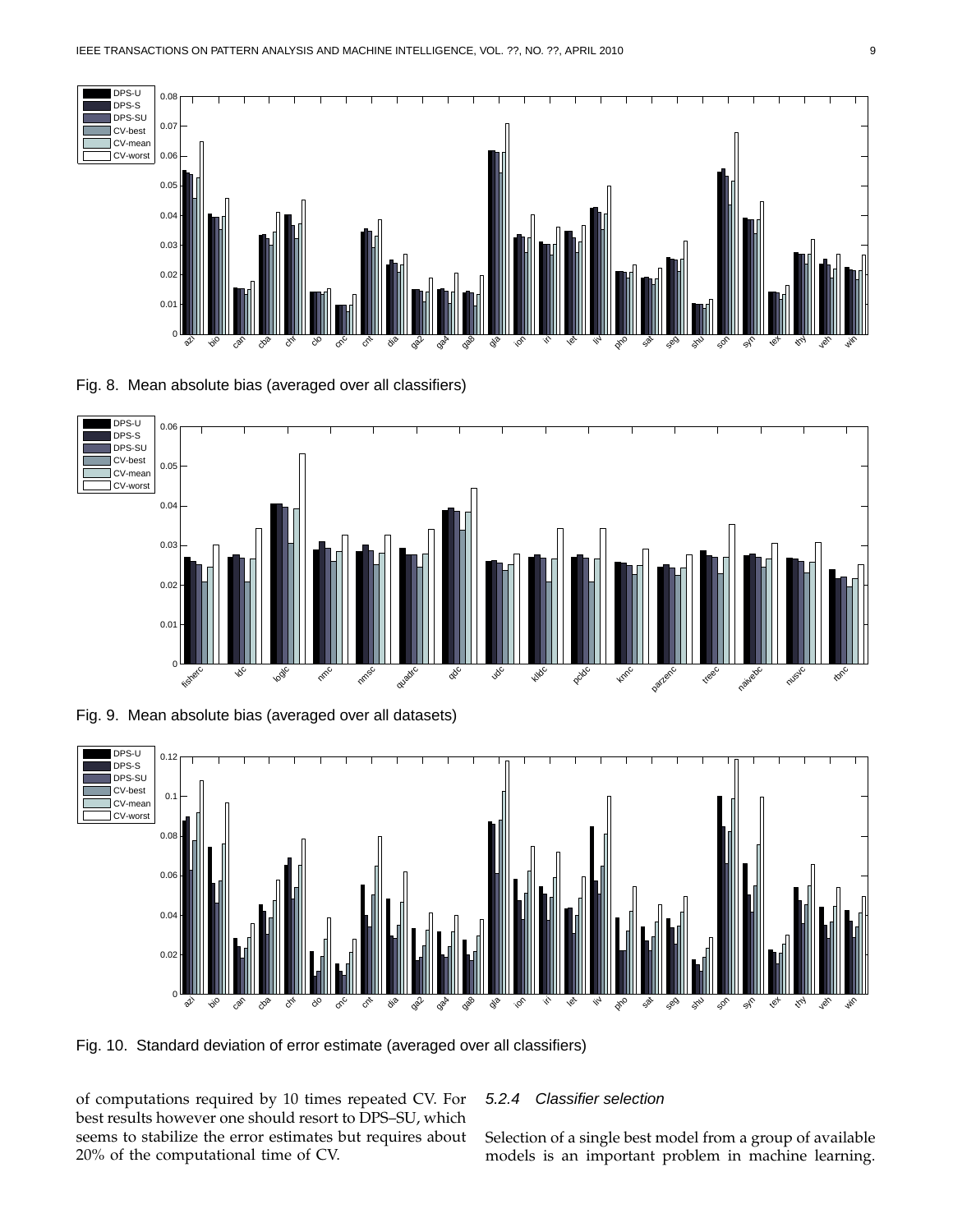



TABLE 3 Bias and variance summary

|                   | <b>DPS</b> | <b>DPS</b> | <b>DPS</b> | <b>CV</b> | CV     | <b>CV</b> |
|-------------------|------------|------------|------------|-----------|--------|-----------|
|                   | U          |            | SU         | $best^a$  | mean   | worst     |
| BIAS-mean         | 0.0281     | 0.0281     | 0.0275     | 0.0239    | 0.0273 | 0.0326    |
| <b>BIAS-stdev</b> | 0.0201     | 0.0202     | 0.0198     | 0.0164    | 0.0194 | 0.0242    |
| VAR-mean          | 0.0597     | 0.0504     | 0.0394     | 0.0524    | 0.0627 | 0.0743    |
| VAR-stdev         | 0.0332     | 0.0327     | 0.0229     | 0.0304    | 0.0345 | 0.0397    |

*a*. 'CV best' denotes the best cross–validation run out of 10 for each dataset/classifier pair in terms of lowest bias/variance. For CV the division of data which produced the lowest bias did not in general produce the lowest variance. Similar remarks apply to 'CV worst'.

A typical selection criterion is the generalization error estimated using cross–validation. The ranking of top 3 classifiers according to both CV and DPS for all datasets was given in Table 4. Note, that the overall ranking for all datasets is exactly the same for both error estimators, and reflects the ranks based on the true generalization error. The differences are however apparent when the results for each dataset are examined separately.

The last three rows in the table denote the number of datasets out of 27, for which the true top classifier was included in top 1, top 2 and top 3 classifiers according to each error estimation method. For CV, the best classifier has been correctly identified 19 times and has been included in the top 2 and top 3 classifiers 25 times. For the best DPS approach (DPS–SU) the numbers are very similar – 20, 23 and 25.

The correlation coefficients for different error estimates and the true generalization error have been given in Table 5. As shown, all tested error estimators are strongly correlated with the true error, and although there are some small differences, the correlation coefficient is never lower than 0.959.

#### 5.2.5 Correlation between correntropy and bias

The ability to estimate the generalization error using a single DPS fold only would allow to reduce the computa-

TABLE 4 Ranking of top 3 classifiers

| dataset    | true     | DPS-U    | DPS-S    | <b>DPS-SU</b> | $\overline{\rm CV}$ |
|------------|----------|----------|----------|---------------|---------------------|
| azi        | 11 14 12 | 11 12 2  | 11 12 14 | 11 12 2       | 11 12 14            |
| bio        | 678      | 678      | 678      | 678           | 678                 |
| can        | 12 2 9   | 12 2 9   | 15 12 2  | 15 12 2       | 12 15 2             |
| cba        | 12 2 9   | 12 2 9   | 12 2 9   | 12 2 9        | 12 2 9              |
| chr        | 14 8 11  | 14 8 11  | 14 8 2   | 14 8 11       | 14 8 11             |
| clo        | 15 1 2   | 123      | 15 1 2   | 15 1 2        | 15 1 2              |
| cnc        | 1 15 3   | 1 15 2   | 1 15 5   | 1 15 5        | 1 15 5              |
| cnt        | 16 12 13 | 16 12 7  | 12 16 13 | 16 12 13      | 16 12 13            |
| dia        | 132      | 29 10    | 1 1 1 2  | 129           | 132                 |
| ga2        | 123      | 1542     | 239      | 239           | 312                 |
| ga4        | 123      | 142      | 15 5 2   | 15 1 2        | 15 4 3              |
| ga8        | 16 3 1   | 16 1 5   | 16 5 4   | 16 5 1        | 16 15 5             |
| gla        | 3 15 2   | 29 10    | 2910     | 2910          | 29 10               |
| ion        | 14 11 7  | 14 7 11  | 14 13 7  | 14 13 7       | 14 7 11             |
| iri        | 2910     | 29 10    | 279      | 2910          | 29 10               |
| let        | 11 12 7  | 12 11 2  | 12 11 2  | 12 11 2       | 12 11 2             |
| liv        | 132      | 132      | 11 1 3   | 1 3 1 1       | 1 3 1 1             |
| pho        | 11 16 12 | 16 12 11 | 11 12 16 | 11 16 12      | 11 12 16            |
| sat        | 11 12 2  | 11 12 14 | 11 12 2  | 11 12 2       | 11 12 7             |
| seg        | 11 3 2   | 3 11 2   | 11 2 9   | 11 3 2        | 3 11 2              |
| shu        | 13 1 16  | 13 16 1  | 13 1 16  | 13 16 1       | 13 1 16             |
| son        | 12 11 15 | 12 11 14 | 12 11 14 | 12 11 14      | 12 11 2             |
| syn        | 14 12 16 | 14 12 16 | 12 14 16 | 14 12 16      | 12 14 16            |
| tex        | 2910     | 29 10    | 2910     | 2910          | 29 10               |
| thy        | 8 15 7   | 1567     | 7811     | 1578          | 15 8 11             |
| veh        | 763      | 672      | 762      | 762           | 762                 |
| win        | 762      | 6 1 4    | 467      | 647           | 674                 |
| overall    | 2910     | 2910     | 2910     | 2910          | 2910                |
| in top 1   | 27/27    | 17/27    | 17/27    | 20/27         | 19/27               |
| in top $2$ | 27/27    | 20/27    | 23/27    | 23/27         | 25/27               |
| in top 3   | 27/27    | 21/27    | 24/27    | 25/27         | 25/27               |

TABLE 5 Correlation between true generalization error and error estimates

| correlation               | <b>DPS-U</b> | DPS-S  | <b>DPS-SU</b> | $_{\rm\scriptscriptstyle CV}$ |
|---------------------------|--------------|--------|---------------|-------------------------------|
| per dataset (8 folds)     | 0.9594       | 0.9657 | 0.9676        | 0.9710                        |
| per classifier (8 folds)  | 0.9967       | 0.9975 | 0.9976        | 0.9973                        |
| per dataset (16 folds)    | 0.9640       | 0.9646 | 0.9671        | 0.9695                        |
| per classifier (16 folds) | 0.9964       | 0.9969 | 0.9969        | 0.9969                        |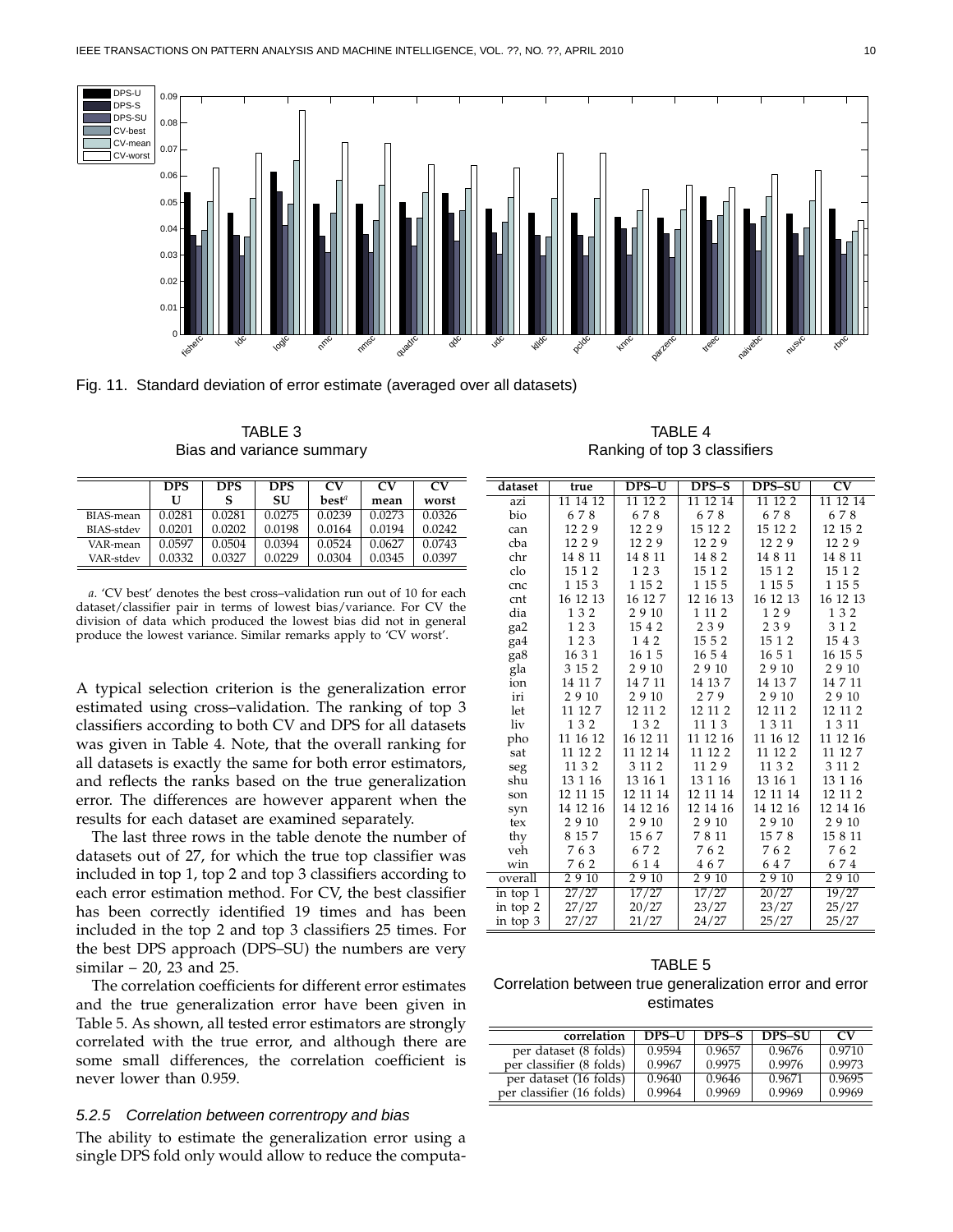

Fig. 12. Bias of DPS error estimate calculated using a single fold (averaged over all classifiers)

tional cost of the estimation procedure by another order of magnitude, when compared to 10 times repeated CV. Figure 12 depicts the bias of the estimate calculated using a single DPS fold, which has been chosen on the basis of the lowest bias itself ('DPS–best'). Although in practice this kind of selection procedure is useless, it shows that the method has some potential as for most datasets the bias is comparable with the one obtained using 10 times repeated cross–validation or even the best–case CV scenario. The problem however is how to choose the appropriate DPS fold. The value of correntropy seems to be an obvious choice. Note however, that there is no principled way of selecting the width  $\sigma$  of the Gaussian kernel for estimation of correntropy and the estimated value can vary greatly depending on the choice of  $\sigma$ . We have therefore decided to check the correlation between bias and the values of correntropy. The experiment was conducted for 8 and 16 DPS–S folds and the results can be seen in Figure 13. Note, that for the sake of calculating the correntropy,  $\sigma$  was chosen using an exhaustive search in order to optimize the correlation. In other words, the results given in Figure 13 represent the best–case scenario, for the most optimal kernel width, which in practice is not known a priori. As it can be seen, the correlation varies from about −0.1 to −0.6 depending on the dataset. The bias of an estimate obtained using a single DPS fold chosen on the basis of highest correntropy is always higher even in comparison to the worst–case CV scenario bias ('DPS–optim' in Figure 12). The estimate of correntropy is only slightly to moderately correlated with the bias of the error estimate, even for an optimal choice Gaussian kernel width. As a result it cannot be used to select a single best fold which would minimize the bias, although some other divergence measures might be appropriate for this task.

# 5.2.6 Combining classifiers

In this experiment a simple ensemble model based on the majority voting rule was built. It is believed, that

the classifiers used in a combination should be diverse, which enforces complementarity of the ensemble members [25]. One way to enforce this diversity is cross– training, a technique based on cross–validation, which combines all models obtained during a single or repeated CV run. For this experiment the two synthetic datasets described in Section 5.1 have been used. Both datasets were split into 8 folds using DPS–S and CV and then for each classifier listed in Table 2 an ensemble model was built by combining 8 models trained on all but one fold in turn and using the majority voting rule. For CV this procedure has been repeated 10 times. Each combination was then tested on an independent test set. In order to monitor performance of the combinations, a single control model trained using all 8 folds was also used.

The results have been depicted in Figures 14 and 15. In most cases, combinations based on DPS folds do not improve on the performance of a single control model. This was expected, as for each classifier all 8 ensemble members should be very similar, since they were all trained using representative subsets of data. For the combinations based on CV, some improvement can be observed even in the worst case scenario.

In order to illustrate this issue, discrete error distribution plots showing the probability of various numbers of ensemble members being in error at the same time have been given in Figures 16 and 17. The classifiers used to produce these plots (qdc and treec) have been chosen primarily for illustrative purposes. The area of the shaded region in each figure represents the error of the combined model. Usually the number of models in majority voting is chosen to be odd, so that there are no ties. In our case there are however 8 models, so the ties were resolved randomly.

Note, that for DPS most of the mass is concentrated in the corners of the plots, meaning that the classification decisions are taken unanimously in most cases, proving that the classifiers are indeed very similar.

In case of CV the situation is different. In Figure 16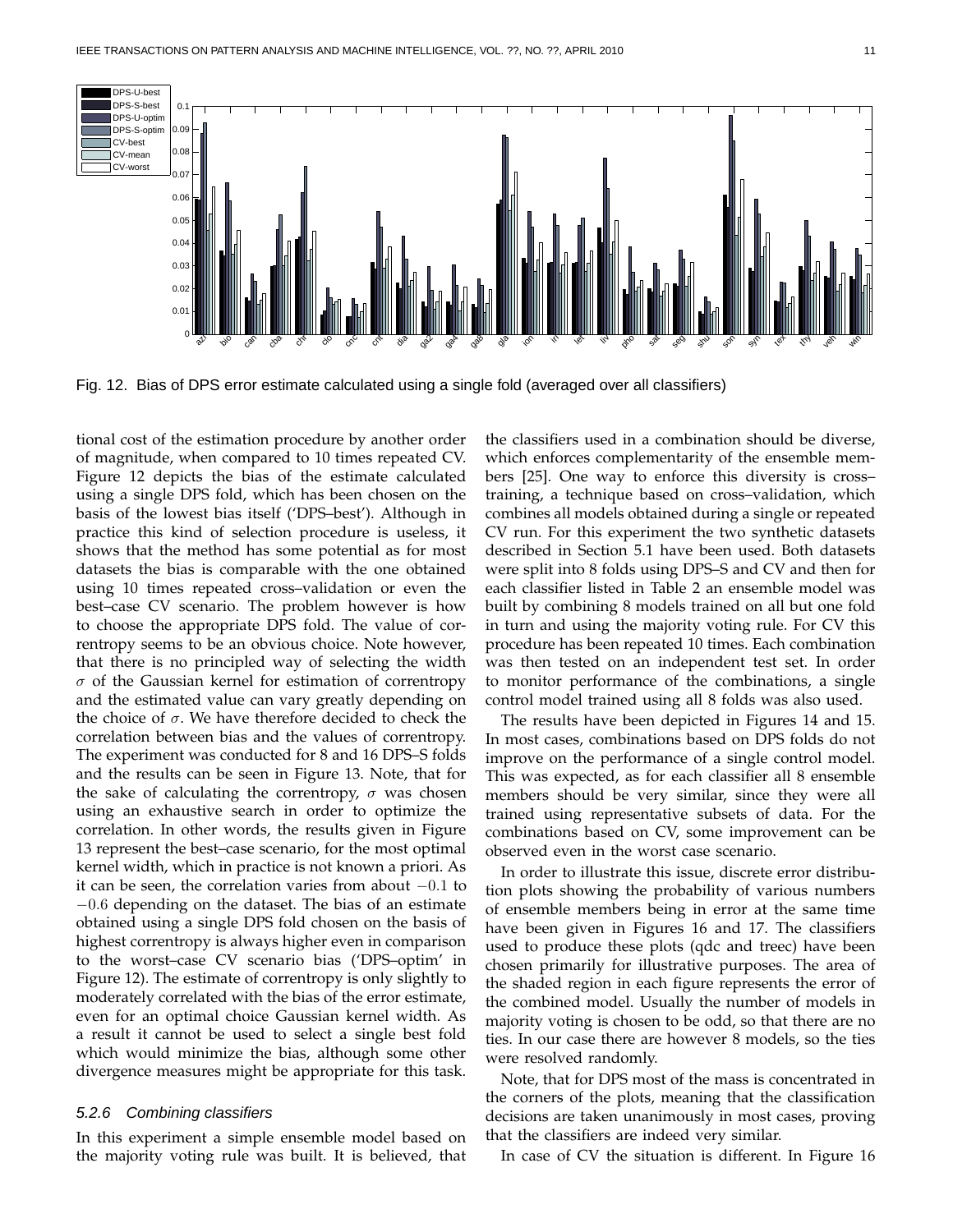

Fig. 13. Correlation between bias and correntropy



Fig. 14. Single model v. combination errors for Cone–torus dataset

for example some mass is scattered all over the plot, meaning that there are situations when the classifiers tend to disagree thus demonstrating complementarity. As it can be seen, the stochastic nature of CV has in this case a very positive effect on the performance by introducing diversity to the ensemble. This result also confirms, that if the goal is to select a single best model, it is much safer to use DPS as this minimizes the risk of choosing a bad model due to the stability of decision boundaries as discussed before. From the point of view of diversity required for ensemble models however, this feature of DPS becomes a disadvantage and it's usually much better to use a stochastic method instead.

# **6 DISCUSSION**

The presented Density Preserving Sampling procedure is a very attractive alternative for the commonly used cross–validation technique for a number of reasons.

For the purpose of the generalization error estimation, k–fold cross–validation is without a doubt the most widely and commonly used technique, due to



Fig. 16. Discrete Error Distributions for Cone–torus dataset and qdc (error rates given in brackets)

its universal character, simplicity and effectiveness. Its stochastic nature however requires the estimation to be repeated multiple times for different random divisions of the data, in order to circumvent the risk of obtaining the best/worst–case scenario estimate, which as demonstrated in this paper can be highly biased and can have a large variance. The need for running the procedure multiple times makes it computationally expensive, forcing the researchers to seek compromise elsewhere,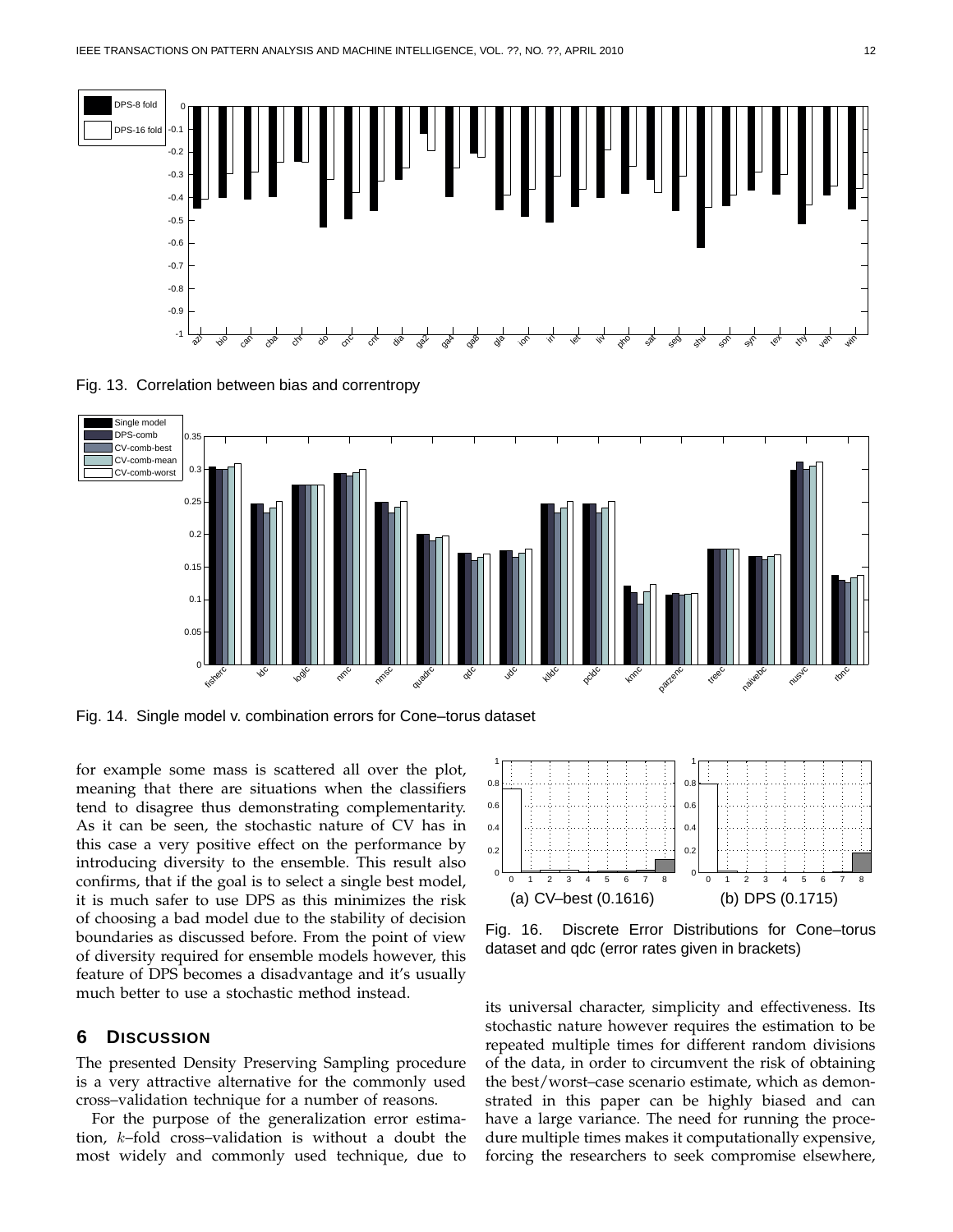

Fig. 15. Single model v. combination errors for Synth–mat dataset



Fig. 17. Discrete Error Distributions for Synth–mat dataset and treec (error rates given in brackets)

for example by not calculating the full gradient during optimization or taking other shortcuts, which negatively influence the solution of the problem. The DPS procedure proposed in this paper is however deterministic. It thus does not need to be repeated in order to improve the quality of the error estimate, at the same time producing results comparable to repeated cross–validation when it comes to bias, and superior to CV in terms of the variance of obtained estimates. Yet it all happens at 5–10 times lower computational cost.

Another related application area of CV is parameter estimation. Since for some models the objective function is not differentiable wrt. all its parameters, the optimization procedure must resort to a search in the parameter space. One example of such situation is the *k*–NN classifier, for which the number of nearest neighbours *k* is usually being set by testing a number of possible values using cross–validation. In such case, as the search itself might be very costly depending on the dimensionality of the search space, the cross–validation is usually not being repeated in order to save computations. As before, due to the non–deterministic nature of CV, this can lead to suboptimal decisions based on highly biased performance estimates (worst–case scenario). Note, that it also applies to other algorithms requiring calculation of performance estimates repeated many times like e.g.

feature selection. The benefit of using DPS rather than CV in these scenarios can be tremendous.

In case of some machine learning methods it is a common practice to cross–train multiple models and select the best performing one. The cross–training procedure is analogous to cross–validation, with the difference that the obtained models instead of being discarded, are considered as candidates for a final solution. This applies especially to models like decision trees, which cannot be retrained using the full dataset due to their instability. The danger here is the combination of a relatively unstable error estimation procedure (see plots of the decision boundaries in Figures 4 and 5) with an unstable learning method, which in an unfavorable case may lead to selection of one of the worst models rather than the best. On the other hand, models trained using various DPS splits will likely be much more similar to each other, as shown in Section 5.2.6, minimizing the risk and cost of incorrect choice.

The final possible application of random sampling procedures we want to discuss here is early stopping, a technique widely used in training of universal approximators to prevent overfitting. In this approach a randomly selected subset of the data is used for continuous monitoring of model performance during training, in order to stop it when the validation error starts to increase, which is a sign of overfitting. The risk of using unrepresentative validation set is obvious in this case. Although the behavior of using DPS in conjunction with early stopping has not been addressed in this paper, it forms an interesting and promising research direction.

# **7 CONCLUSIONS**

The correntropy–based density–preserving data sampling (DPS) procedure developed and investigated in this paper is an interesting alternative for widely used cross–validation technique in many applications. Unlike CV, DPS is a deterministic method, which eliminates the need for multiple repetitions of the sampling procedure